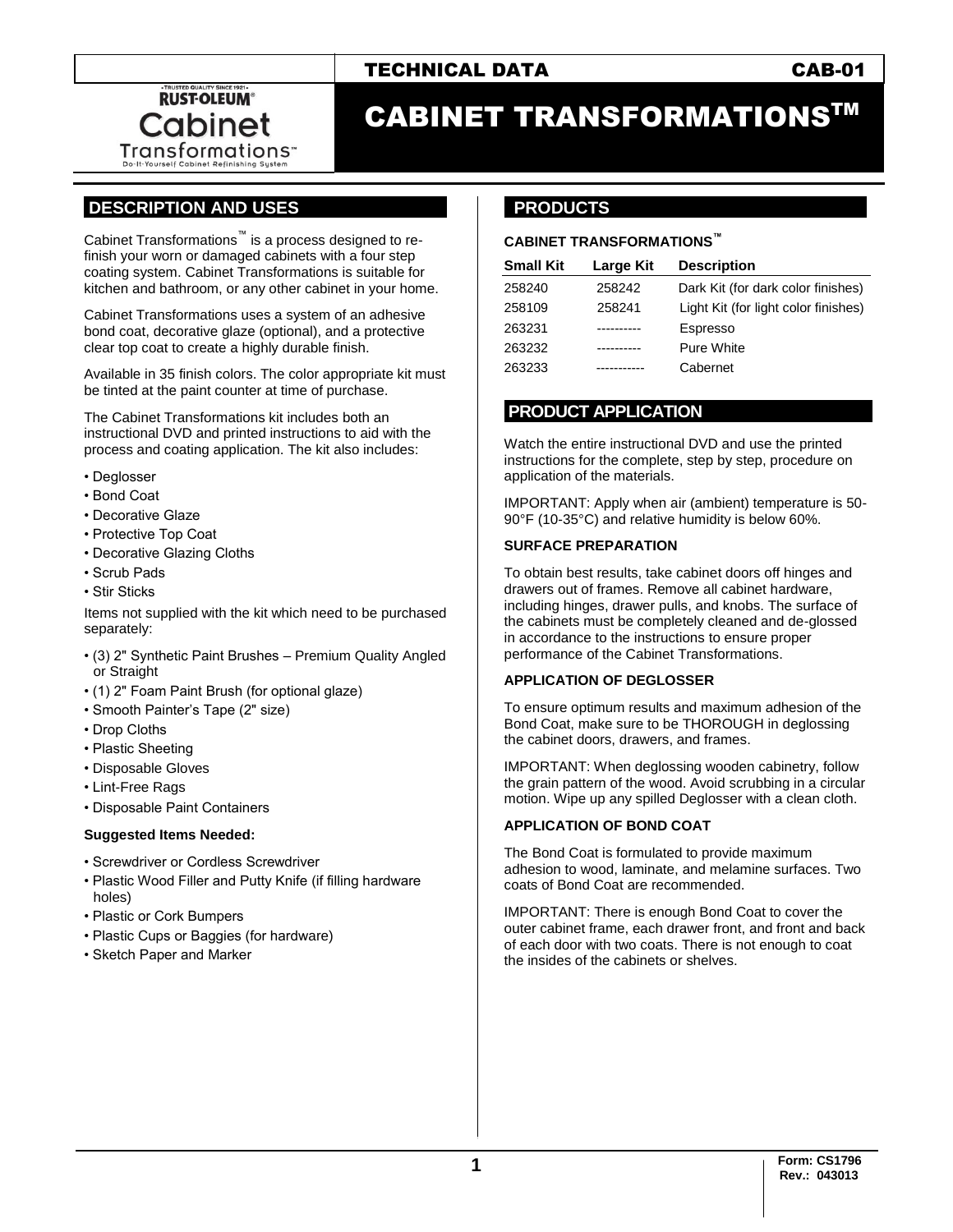# TECHNICAL DATA

**RUST-OLEUM** Cabinet Transformations<sup>-</sup>

# CABINET TRANSFORMATIONSTM

### **.PRODUCT APPLICATION (CONT.)**

#### **APPLICATION OF DECORATIVE GLAZE (optional)**

The Decorative Glaze enhances the look of the cabinets by accenting the Bond Coat color giving a high-end, custom look. Thoroughly stir the Decorative Glaze using a stir stick. Working in cabinet door, drawer or frame sections, use a 2" synthetic brush or 2" foam brush to liberally coat the surface with Decorative Glaze. Be sure to coat all corners, crevices, and raised panel sections. Using the Decorative Glazing Cloths, wipe the surface in the direction of the grain to remove the glaze to your desired look. If dissatisfied, while wet, wipe completely clean with a damp cloth and repeat the glazing process. Allow the Decorative Glaze to dry for a minimum of 8 hours before applying the Protective Top Coat.

#### **APPLICATION OF THE TOPCOAT**

The topcoat is formulated with self cross-linking technology that provides superior stain and scratch resistance.

IMPORTANT: The Protective Top Coat dries quickly. For best results, avoid re-brushing previously coated areas that have started to dry.

Allow to dry 12 hours before installing cabinet drawers and hardware. Allow 24 hours before full use. Avoid using cleaners on new cabinetry for 7 days.